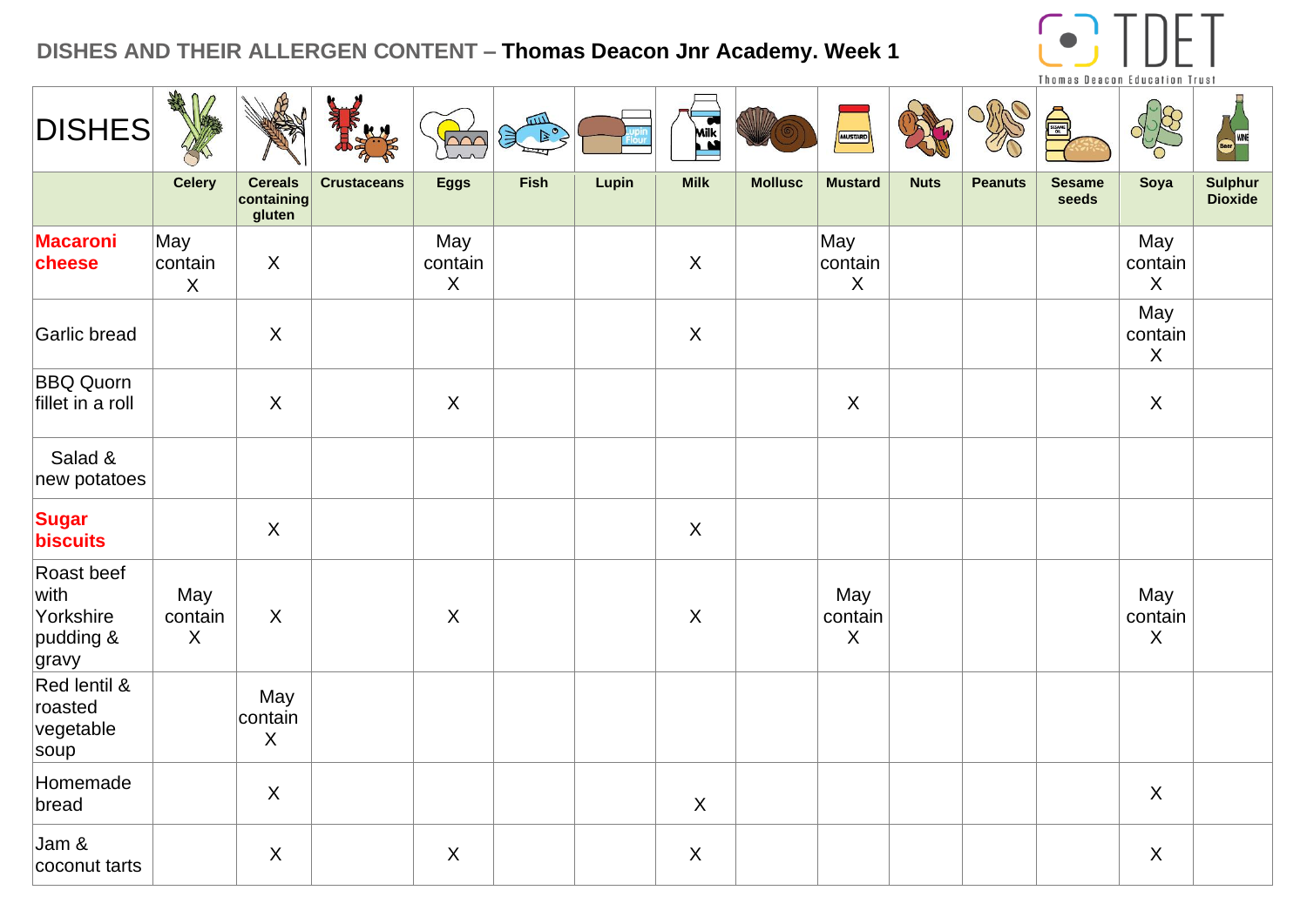| <b>Chicken</b><br>tikka with<br>mint yogurt         |              |                           |                           |  | $\sf X$                   | $\boldsymbol{X}$                     | May<br>contain<br>$\mathsf{X}$ |  |                           |                     |
|-----------------------------------------------------|--------------|---------------------------|---------------------------|--|---------------------------|--------------------------------------|--------------------------------|--|---------------------------|---------------------|
| Cheese &<br>onion potato<br>cake                    |              | $\boldsymbol{\mathsf{X}}$ | $\boldsymbol{\mathsf{X}}$ |  | $\boldsymbol{\mathsf{X}}$ |                                      |                                |  |                           |                     |
| Naan bread                                          |              | $\sf X$                   |                           |  | $\boldsymbol{\mathsf{X}}$ |                                      |                                |  | $\boldsymbol{\mathsf{X}}$ |                     |
| Chocolate<br>sponge &<br>chocolate<br>custard       |              | $\boldsymbol{\mathsf{X}}$ | $\boldsymbol{X}$          |  | $\pmb{\mathsf{X}}$        |                                      |                                |  | $\boldsymbol{\mathsf{X}}$ |                     |
| Chicken<br>sausage                                  |              | $\boldsymbol{\mathsf{X}}$ |                           |  |                           |                                      |                                |  |                           | $\mathsf X$         |
| Mexican style<br>non chilli con<br>carni (VE)       |              | $\boldsymbol{\mathsf{X}}$ |                           |  |                           |                                      |                                |  | $\boldsymbol{\mathsf{X}}$ | May<br>contain<br>X |
| Raspberry<br>cheesecake                             |              | $\boldsymbol{\mathsf{X}}$ | $\mathsf{X}$              |  | $\boldsymbol{X}$          |                                      |                                |  | $\boldsymbol{X}$          |                     |
| <b>Southern</b><br>style<br>chicken fillet<br>halal | $\mathsf{X}$ | $\mathsf X$               |                           |  | $\boldsymbol{\mathsf{X}}$ | $\mathsf X$                          |                                |  | $\mathsf X$               |                     |
| Quorn with<br>chip shop<br>curry sauce              | $\mathsf X$  | $\sf X$                   | $\mathsf X$               |  | $\boldsymbol{\mathsf{X}}$ | May<br>contain<br>$\pmb{\mathsf{X}}$ |                                |  | $\boldsymbol{\mathsf{X}}$ |                     |
| Homemade<br>wedges                                  |              |                           |                           |  |                           |                                      |                                |  |                           |                     |
| Homemade<br>coleslaw                                |              |                           | X                         |  |                           |                                      |                                |  |                           |                     |